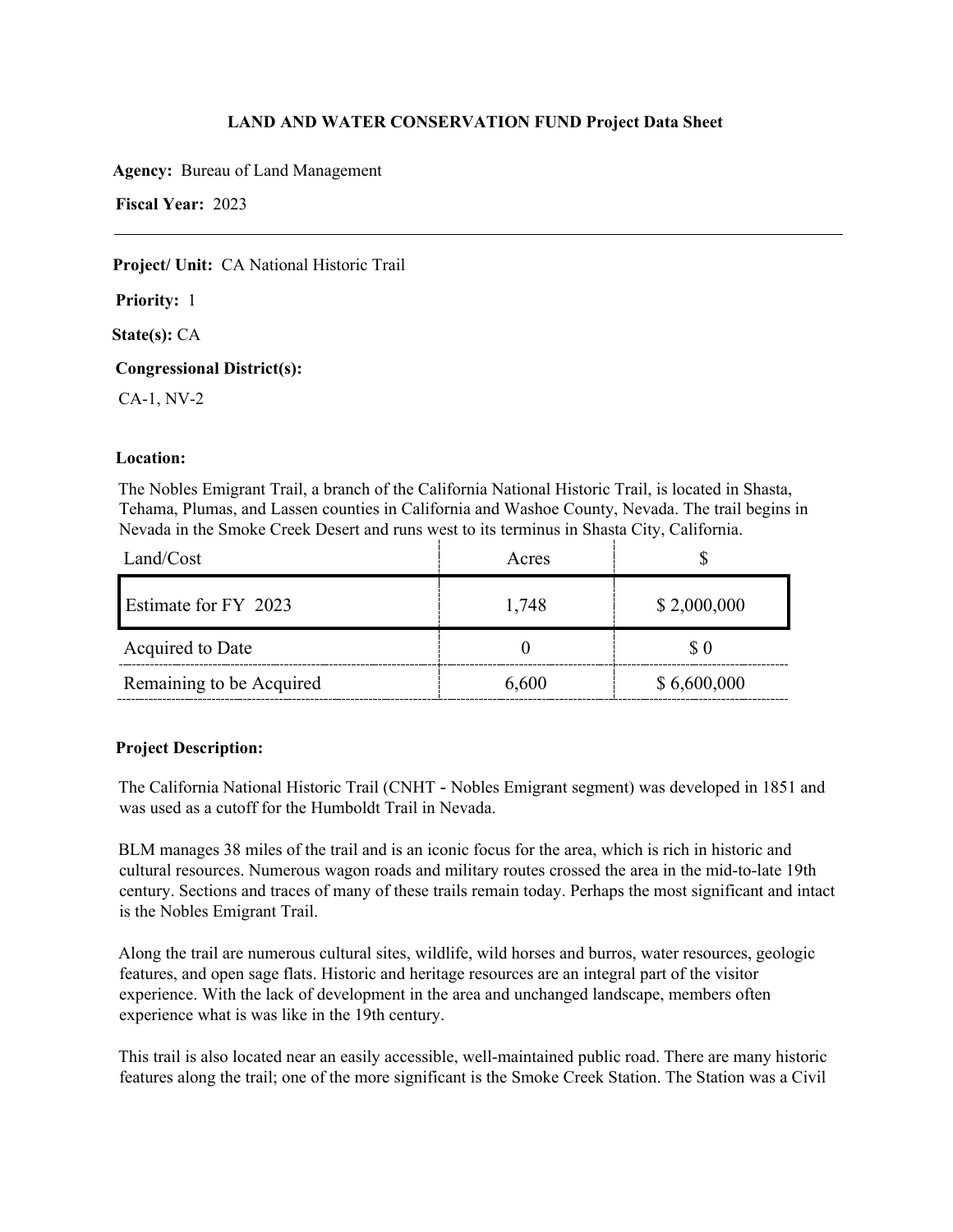War-era military post on the Nobles Trail used to check travelers entering California during the war and was a stop on the military supply route between Fort Churchill, Nevada and Fort Bidwell, California.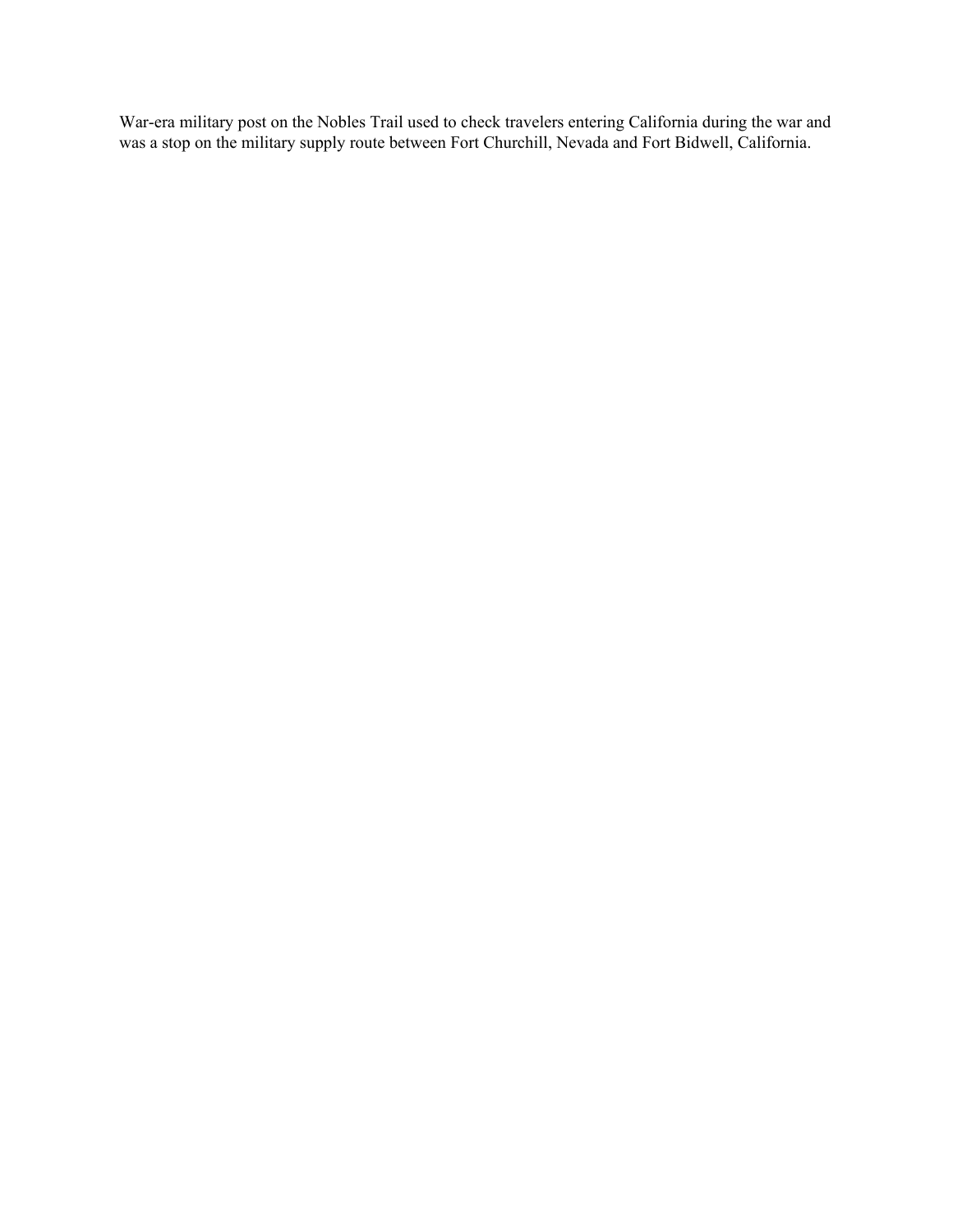### **Purpose / Need:**

The proposed acquisition parcels contain priority greater sage-grouse (GRSG) and wildlife habitat, fisheries, special status species, sites with cultural and historical significance or recreational value, and water. These ranches tie together, making both properties a perfect combination to protect and enhance resources in the area.

Acquiring the parcels enhances recreational opportunities and improves access. The parcels contain potential campground sites and trails and would open fishing and hunting access to 9.7 miles of creek, a small reservoir, and a spring-fed pond.

Access - The ranch is almost completely surrounded by public lands. Creating contiguous public land ownership would allow the BLM to plan projects to improve rangeland health, administer grazing, and improve access to the 11,000 acres of public lands to the north and south of the parcels, including new access points for hikers and outdoor enthusiasts. Existing access in the adjacent Wilderness Study Areas is fairly limited.

Species of Concern - This property provides important habitat for sage steppe species, including greater sage-grouse, and a variety of migratory birds (nesting waterfowl/shorebirds). Priority greater sage grouse habitat has some of the largest riparian meadows in the area. (cont. on p. 3)

# **Cooperator(s):**

**Government Entities:** Nevada Department of Wildlife (NDOW), Natural Resources Conservation Service (NRCS), and California Department of Fish and Wildlife (CDFW); NGOs: Ducks Unlimited, Friends of Nevada Wilderness and Western Rivers. Western Rivers Conservancy (WRC) is working with the landowner to prepurchase the property.

Natural Resources Conservation Service (NRCS) have completed numerous projects on the property to improve its health. The local Tribes wish to see the area conserved and protected from development that would result in impacts to the historic trail and cultural sites.

| Savings/Cost           | Start-up          | Annual           |
|------------------------|-------------------|------------------|
| Estimated O&M Savings: | Startup: \$0      | Annual: $\$0$    |
| Estimated O&M Costs:   | Startup: \$10,000 | Annual: $$1,000$ |

### **Describe O&M:**

Labor, signage, kiosk, dispersed camping items (picnic tables, fire rings) could all be proposed if the parcels are acquired. These items are on hand and easy to install.

### **Additional Space for Content Overflow**

### **Purpose / Need** (cont.)

Water - Numerous springs are on the property, as well as 9.7 miles of Rush and Smoke Creeks. Water rights would be included with the acquisition to keep this area well flooded during the dry months.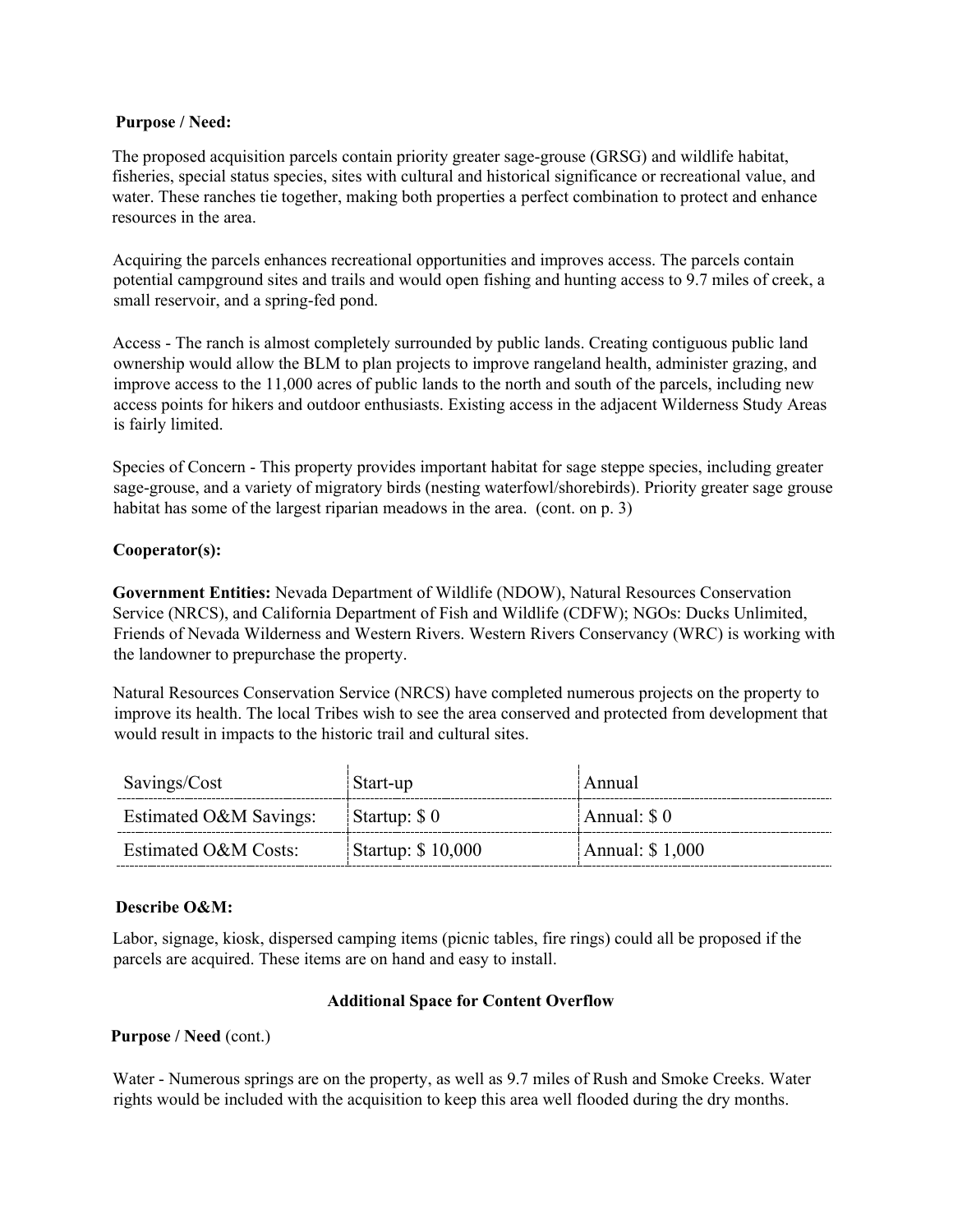Cultural/Historical - The California National Historic trail (Nobles Emigrant Trail) is within the Smoke Creek ranch and just south to the Rush Creek ranch. The BLM already manages 38 miles of the trail and this acquisition would provide continuity of management for this important historical resource. Securing the ranch would prevent future development and safeguard the viewshed from the trail. There are numerous cultural resource sites including petroglyphs in the area and on the ranch.

Recreation/Hunting & Fishing - Ranch is located in the California hunting zone X5B for mule deer and the Lassen Zone for pronghorn and the Nevada hunting unit 015 for mule deer and pronghorn. Chukar partridge, California Valley quail, and migratory waterfowl use the property heavily because of the habitat and water it provides. Fishing access to the Rush Creek Ranch pond is a unique resource in this area because it is not near any other public fishing opportunities other than Smoke Creek to the east. Nevada Department of Wildlife (NDOW) plans to stock portions of the creek with sport species, including trout and some warm water species. An old homestead near a grove of cottonwood trees on Rush Creek and numerous spots on Smoke Creek would make ideal established campsites.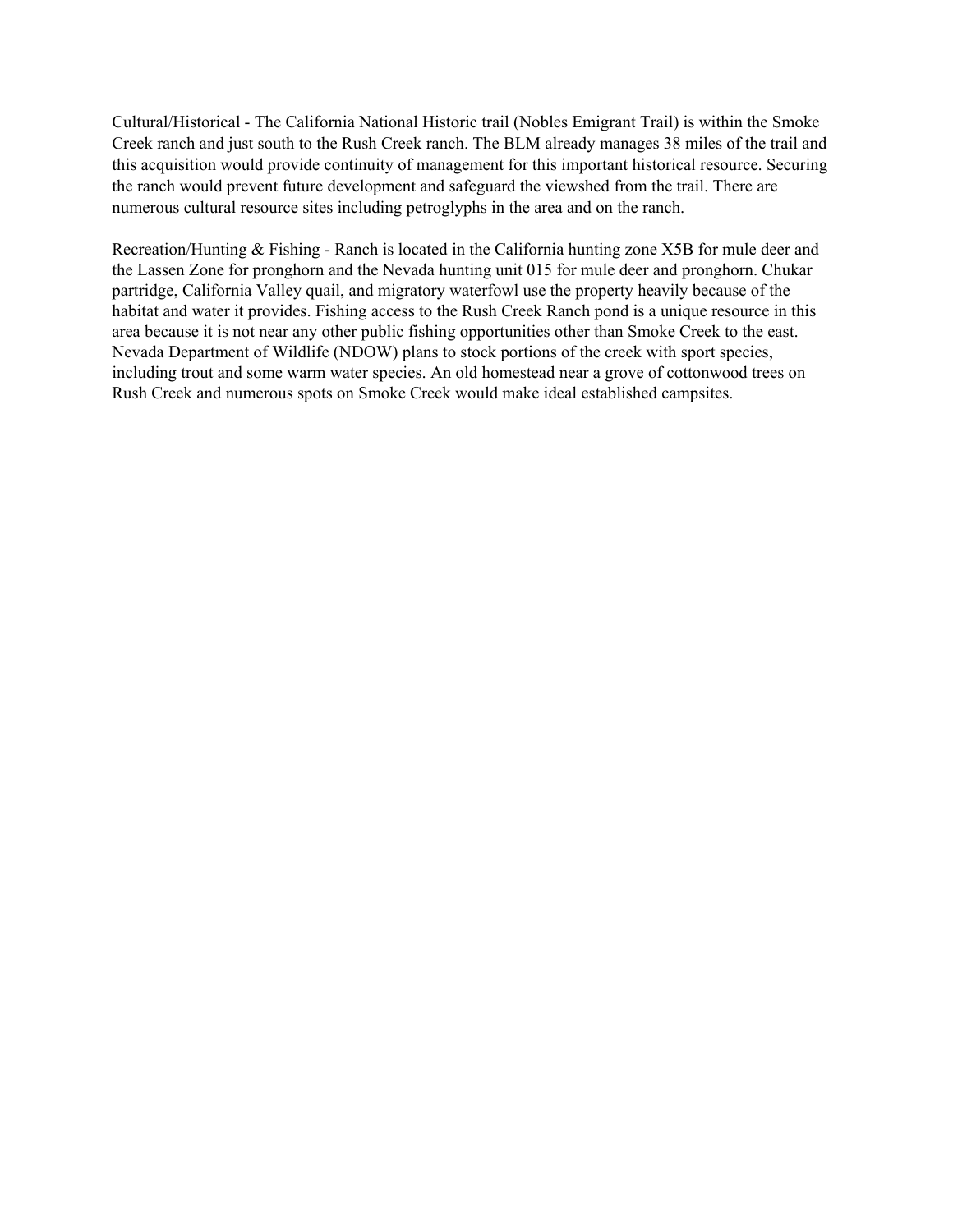**Agency:** Bureau of Land Management

**Fiscal Year:** 2023

# **Project/ Unit:** Big Hole River Access

**Priority:** 2

**State(s):** MT

# **Congressional District(s):**

MT-At Large

# **Location:**

Southwest Montana: 20 miles south of Butte along the Big Hole River corridor. Includes portions of Silver Bow, Beaverhead, and Deer Lodge Counties.

| Land/Cost                | Acres  |              |
|--------------------------|--------|--------------|
| Estimate for FY 2023     | 3,250  | \$11,300,000 |
| Acquired to Date         |        |              |
| Remaining to be Acquired | 11,750 | \$33,700,000 |

# **Project Description:**

The Big Hole River Access Acquisition project area overlaps with the Upper Big Hole River Special Recreation Management Area (SRMA), as designated by the Butte Resource Management Plan (2009). The FY 2023 request consists of one parcel spanning 3,250 acres that will secure public access to the renowned Big Hole River and adjacent BLM, U.S. Forest Service, and State of Montana Mount Haggin Wildlife Management Area (WMA) lands. The Big Hole River, a blue-ribbon trout fishery, attracts anglers from across the Nation in pursuit of Arctic grayling, westslope cutthroat trout, brook trout, and other iconic mountain fish. Acquisition will provide new access to the Big Hole River and the property and improve access to existing BLM and other public lands adjacent to the parcel. Montana Highway 43, which borders approximately 3 miles of the parcel, and existing ranch roads provide motorized vehicle access to the parcel. Dramatic scenic views will be maintained once the parcel is acquired. No construction is necessary to facilitate access to the parcel.

# **Purpose / Need:**

The proposal is to acquire 3,250 acres adjacent to the Mount Haggin State Wildlife Management Area. Fragmentation of the Big Hole watershed through subdivision and development is a threat to habitat and public access. Acquisition of this property will contribute to the ecological function of this area, provide high-quality hunting and fishing, and ensure a wide variety of public recreational opportunities to some of Montana's finest fish and wildlife resources.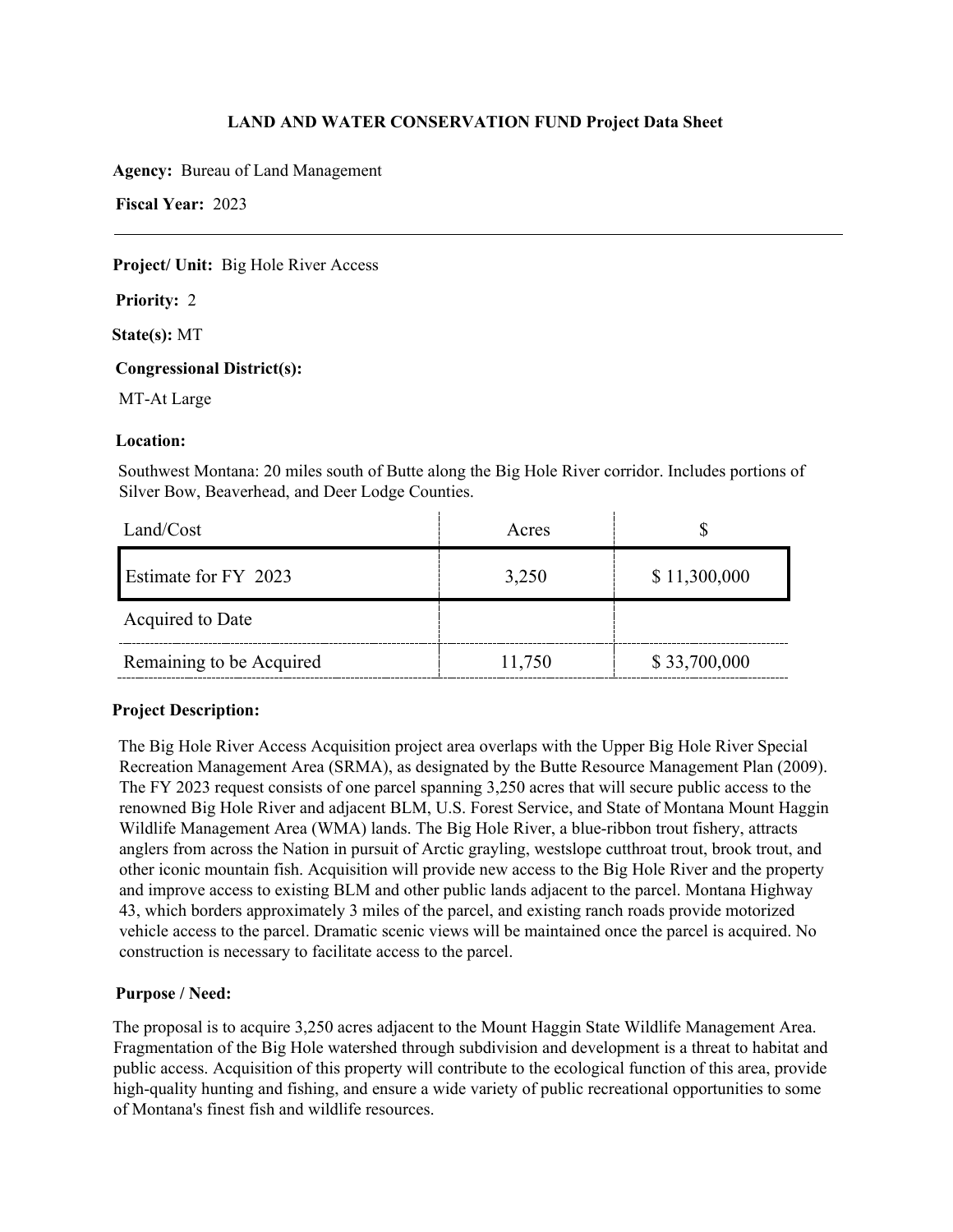Acquisitions within the Big Hole SRMA will support several Department of the Interior priorities. Specifically, conserving lands and waters protects biodiversity and facilitates natural climate solutions by limiting habitat fragmentation and conversion of land to rural residential subdivision. BLM management through its Healthy Forests Initiative strengthens resilience to climate change through increased carbon sequestration on forestlands. Critical riparian areas are found in the extensive willow bottomlands along Seymour Creek and throughout the SRMA. The Big Hole SRMA is located within Montana's Fish, Wildlife and Parks' Anaconda Range to Big Hole Watershed priority big-game winter range and migration corridor. The watershed serves as a crucial linkage corridor between the Greater Yellowstone Ecosystem and the Northern Continental Divide recovery zones for grizzly bear (listed T&E species) and Canada lynx. Acquisitions will enhance public access for numerous recreational activities by acquiring Big Hole River frontage and connecting/consolidating existing U.S. Forest Service, BLM, and State lands, including the Mount Haggin Wildlife Management Area. The Flathead, Shoshone, and Lemhi Tribes use the area to continue their aboriginal hunting and gathering Treaty rights, and, as a result, acquisitions within the SRMA will strengthen government-to-government relations with the Tribes and support Tribal communities' access opportunities. (cont. on p. 3)

# **Cooperator(s):**

Rocky Mountain Elk Foundation, Trout Unlimited, Montana Department of Fish, Wildlife & Parks, Big Hole Watershed Committee, Theodore Roosevelt Conservation Partnership, Anaconda Sportsmen's Club, and Skyline Sportsmen's Association.

| Savings/Cost           | Start-up          | Annual           |
|------------------------|-------------------|------------------|
| Estimated O&M Savings: | Startup: \$0      | Annual: $\$0$    |
| Estimated O&M Costs:   | Startup: \$40,000 | Annual: $$5,000$ |

### **Describe O&M:**

River access improvements, trailhead development, interpretive kiosk, noxious weed management.

### **Additional Space for Content Overflow**

**Purpose / Need** (cont.): The Continental Divide Trail brings thru-hikers within approximately 1 mile of the parcel as they travel through the Beaverhead-Deerlodge National Forest. Managers of the SMRA acknowledge the heavy use of recreational facilities by visitors during the spring, summer, and fall and the attractiveness of the area as a destination for visitors.

Recreation opportunities highlighted in the RMP include semi-developed camping, fishing, floating, hunting, hiking, and wildlife and scenic viewing. Acquisition will complement the management goals and existing visitor uses in the SRMA by opening additional lands to public use and creating a contiguously owned parcel of land.

Acquisition will conserve habitat for elk, mule deer, pronghorn, moose, and other migratory and resident wildlife. The parcel provides winter range and calving habitat for approximately 250 elk, winter range for 20 moose, and summer range and fawning areas for pronghorn.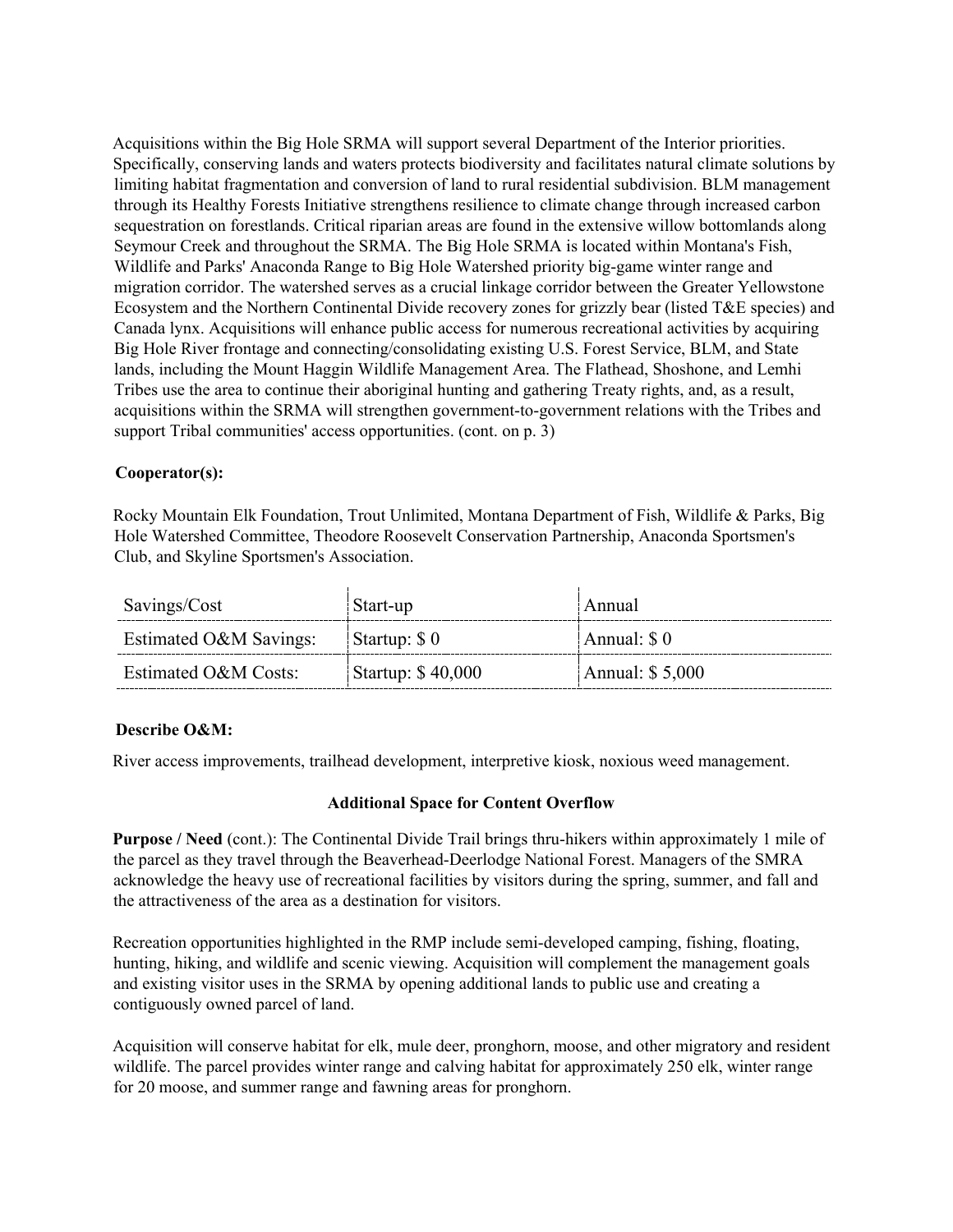Protecting the ecological function of terrestrial and aquatic habitat within the Big Hole River Watershed will ensure habitat for wild populations of several sensitive fish species. Approximately 2 miles of the Big Hole River and approximately 2 miles of Seymour Creek flow alongside and through the parcel. The pristine waters and intact terrestrial habitat surrounding them support fluvial Arctic grayling and trout species, such as westslope cutthroat, brook, brown, and rainbow trout. The Big Hole River and its tributaries, such as Seymour Creek, provide a refuge for the last wild population of fluvial Arctic grayling in the lower 48. Acquisition of this sizable parcel will ensure that habitat remains intact for terrestrial and aquatic wildlife currently using the project area and those that may expand their ranges into the project area.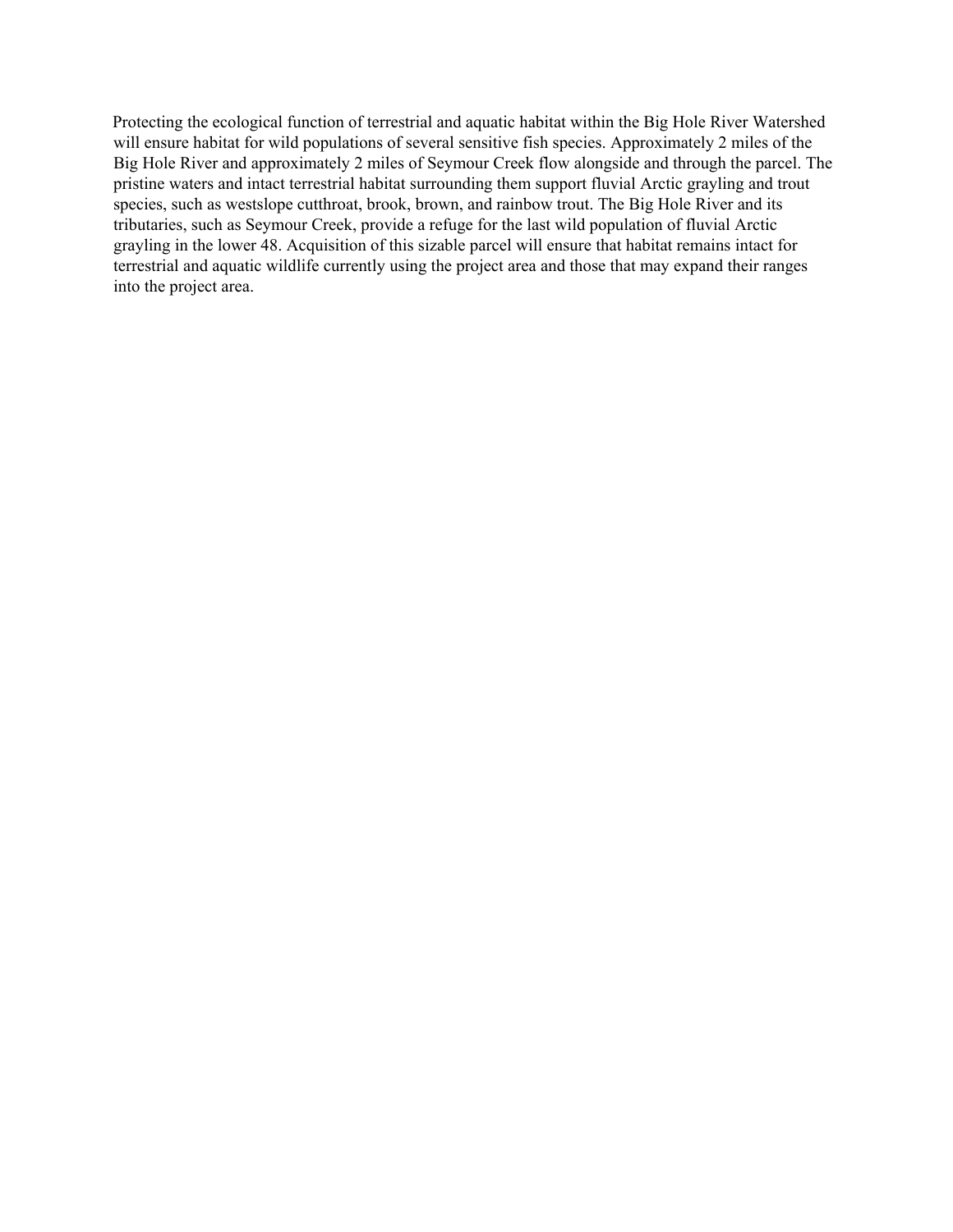**Agency:** Bureau of Land Management

**Fiscal Year:** 2023

**Project/ Unit:** Upper Snake/South Fork Snake River ACEC/SRMA and Tex Creek WMA

**Priority:** 3

**State(s):** ID

**Congressional District(s):** 

 $ID-2$ 

# **Location:**

Southeast Idaho, 20 miles northeast of Idaho Falls, ID. Parcels are located in Bonneville, Jefferson and Madison Counties.

| Land/Cost                | Acres  |              |
|--------------------------|--------|--------------|
| Estimate for FY 2023     | 2,413  | \$6,250,000  |
| Acquired to Date         | 12,199 | \$38,156,057 |
| Remaining to be Acquired | 2,314  | \$11,000,000 |

# **Project Description:**

Born of snowmelt and springs among high ridges of Yellowstone country, the 42,900-acre Upper Snake/South Fork Snake River project (South Fork, Henry's Fork and Main Snake Rivers) is an area like no other in the West. Gliding through mountains, canyons, and meadows, and the vast farmlands of the Snake River plains; this area is a valuable, biodiverse, and unique ecosystem in Idaho. The BLM designated the Snake River an Area of Critical Environmental Concern (ACEC) in 1985 and it is considered Idaho's #1 Priority Wetland based on resource values and threats to the river (Idaho Parks & Recreation report) and the last well-developed cottonwood riparian-wetland ecosystem in Idaho (USBOR 2014). A portion of the Snake River ACEC is eligible for inclusion in the National Wild and Scenic Rivers System and there are WSA islands within the river corridor.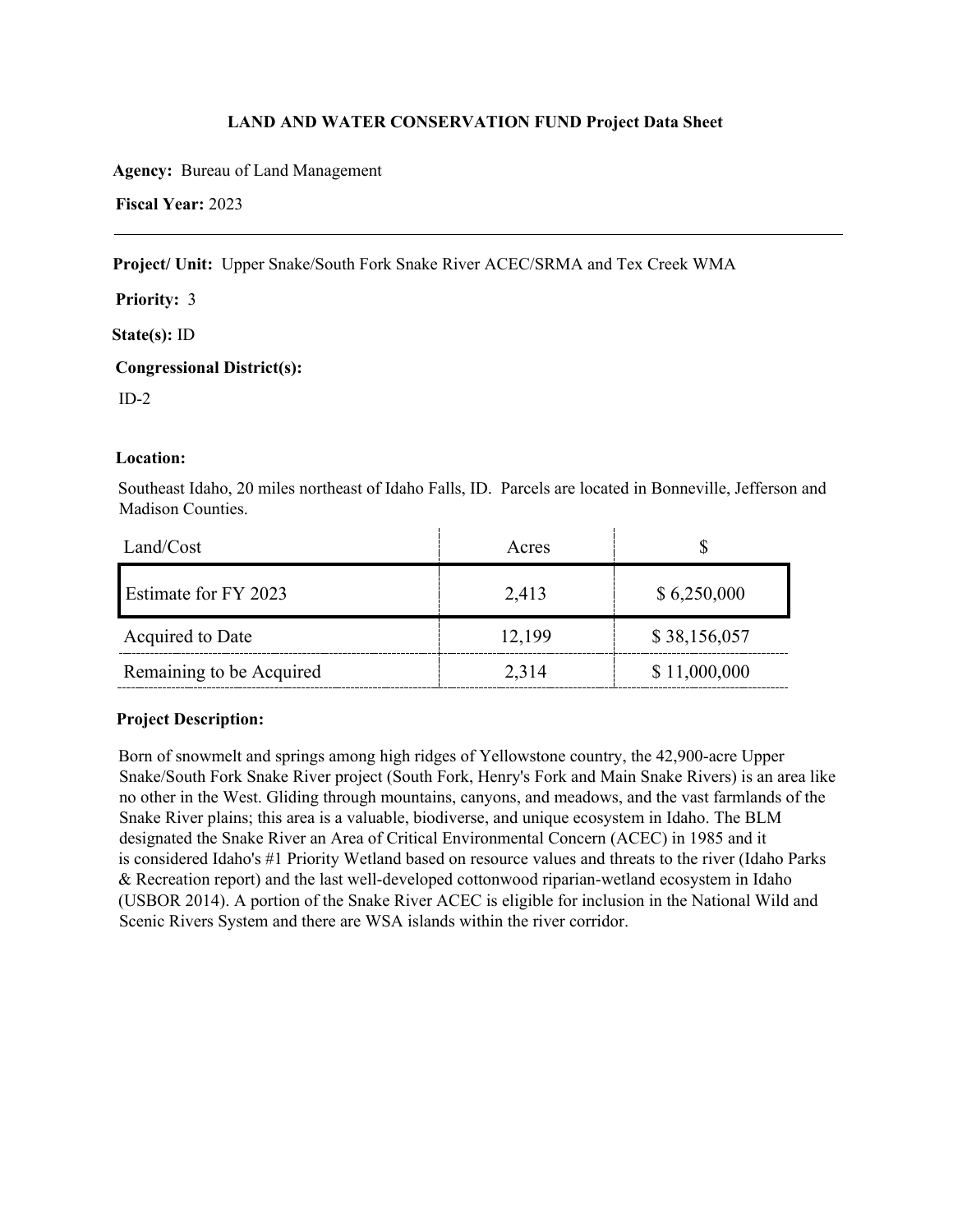The riparian corridor, lined with commanding cottonwood galleries (largest in the western United States) and a lush shrub understory, sustains a broad variety of plants, fish, birds, and wildlife populations. It is the only home for the Federally threatened Ute ladies'-tresses orchid in Idaho and the Federally threatened Yellow-billed cuckoo. USFWS designated much of the ACEC as Critical Habitat for Yellow-billed cuckoo in 2021. The project area is a world-famous blue-ribbon fishery, supporting the largest wild Yellowstone cutthroat trout population outside of Yellowstone National Park, and provides multiple wildlife migration corridors and habitat connectivity including habitat for the expanding Yellowstone National Park grizzly bear population, a Federally threatened species. The area provides crucial habitat for 126 bird species (most of them neotropical migrants), including the majority of Idaho's bald eagle production (with 27 nesting territories) and has been designated as a Nationally Important Bird Area.

# **Purpose / Need:**

The fee acquisition (1,963 acres) and conservation easement (450 acres) will support the Administration's priorities and key principles for guiding conservation efforts. Specifically, by conserving lands and waters to protect biodiversity and help address natural climate solutions (e.g., helps limit conversation of lands to subdivision). This project would expand opportunities for improving habitats and big-game migration corridors. In many cases, the acquisition of lands in fee managed by the BLM, ensure greater access to public lands and waters for current and future generations. These acquisitions would secure greater access for the public for a variety of different outdoor recreation opportunities and conserve significant big game migration corridors and crucial winter range. Additionally, the

Shoshone-Bannock Tribes rely heavily on this area to continue their aboriginal hunting and gathering Treaty rights.

Blacktail Ranch: Fee acquisition of 1,963 acres, and incorporation into the Tex Creek Wildlife Management Area (WMA) would add significant value to landscape-level habitat protection for wintering big game, and wildlife species designated as Idaho Department of Fish and Game (IDFG) species of greatest concern and/or BLM Sensitive species. BLM is currently working with the Conservation Fund (TCF), IDFG and landowner regarding this acquisition. IDFG has been working with Bonneville Power Administration, Rocky Mountain Elk Foundation, Teton Regional Land Trust and BLM for numerous years to protect properties within or adjacent to the Tex Creek WMA.

### **Cooperator(s):**

The Conservation Fund, Teton Regional Land Trust, The Nature Conservancy, Local county & municipal support, Idaho Department of Fish and Game, Shoshone-Bannock Tribes, Bonneville Power Administration, Ducks Unlimited, Trout Unlimited, Henrys Fork Foundation, Henrys Fork Legacy Project, Doris Duke Charitable Foundation, Natural Resources Conservation Service, Rocky Mt. Elk Foundation, Heart of the Rockies Initiative

| Savings/Cost           | Start-up          | Annual           |
|------------------------|-------------------|------------------|
| Estimated O&M Savings: | Startup: \$10,000 | Annual: $$2,000$ |
| Estimated O&M Costs:   | Startup: \$75,000 | Annual: \$7,000  |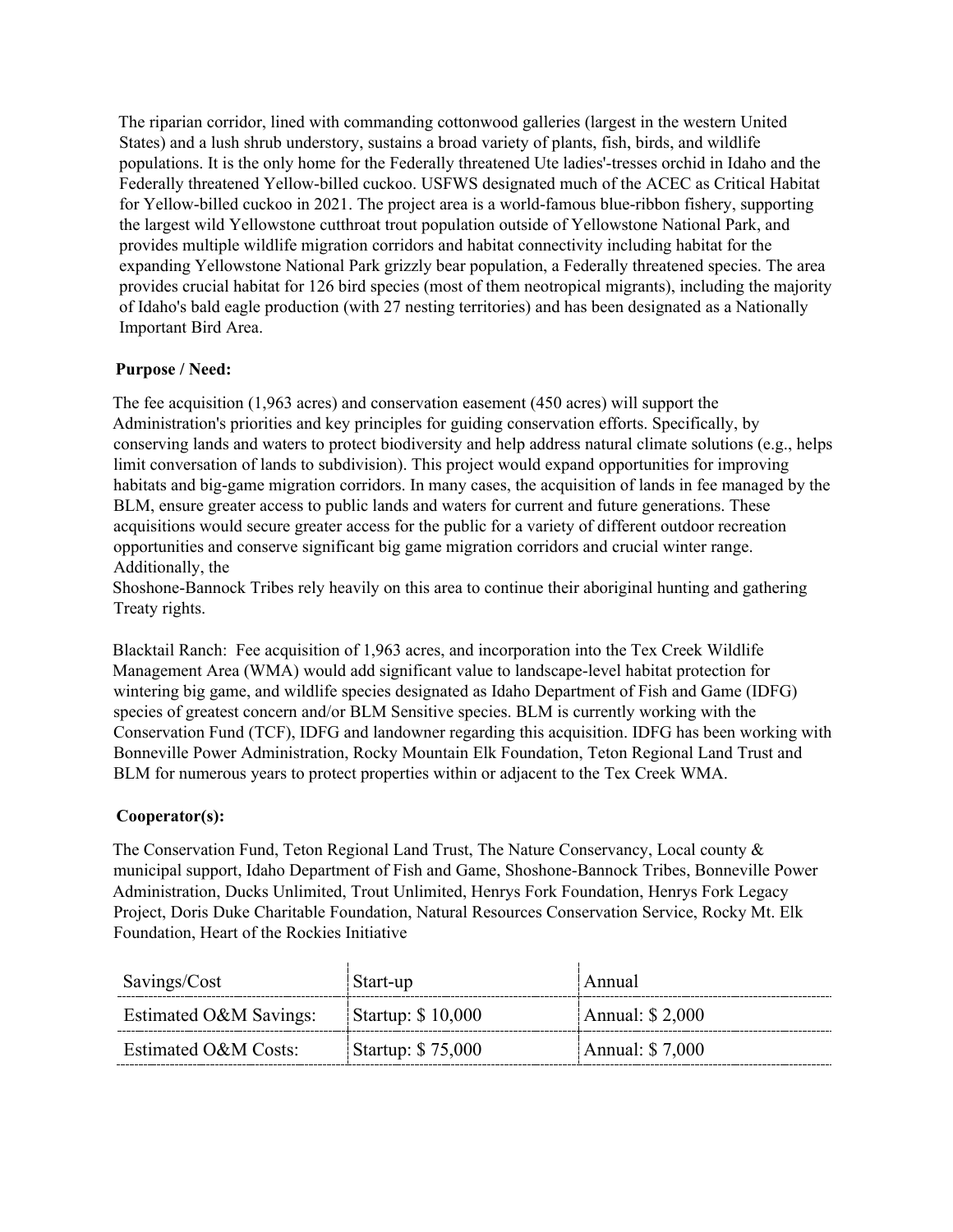#### **Describe O&M:**

Savings are from partner contributions towards the acquisition process. Annual savings are from partner contributions for annual conservation easement stewardship.

Start up costs would be signing conserved properties and annual conservation easement stewardship. Information and interpretive signing would also be needed on the properties for public access. Upon fee acquisition of the parcels, the field office would need to develop public parking areas or access to the parcels. There could be removal and installation of fences. Information and interpretive signing would also be needed on the properties. Restoration may occur on some of the parcels.

### **Additional Space for Content Overflow**

# **Project Description**

The Upper Snake/South Fork Snake River Special Recreation Management Area (SRMA) designated in 1985 provides diverse water based recreational opportunities for over 250,000 visitors per year. The majority of the visitation is to fish the blue-ribbon native cutthroat trout population found on the Snake River. The Snake River is a culturally and economically valuable natural resource in the Eastern Idaho Region. Besides providing irrigation for millions of acres of agricultural land, the river is also an international draw for recreational opportunities, which provides an inflow of cash to local economies. The first World Fly Fishing Championship in North America took place on the South Fork in 1997. A March 26, 2004 USA Today article highlighted the Henry's Fork as one of the top ten places to fly fish. The Jackson One Fly Competition is held each year on the South Fork, taking advantage of a world-class blue-ribbon trout fishery. According to an economic report (Loomis, 2005) fishing and boating within the project area supports 350 jobs and generates \$12 million in income.

Tex Creek Wildlife Management Area (WMA) is a mosaic of public lands that include US Bureau of Reclamation lands, BLM managed lands and IDFG lands that collectively protect 35,000 acres of foothills habitat. The WMA provides crucial, irreplaceable winter range for 4,000 elk, 3000 mule deer and several hundred moose. The WMA winter range supports mule deer and elk from major portions of four Game Management Units and is vital to maintaining regional big game hunting opportunities.

This project area shares a contiguous boundary with the Caribou-Targhee National Forest and serves as a national model for working with private landowners and partners for land conservation and providing access for recreation. The project strategically utilizes conservation easements and land acquisition to preserve the unique values of this area. The Conservation Fund and Teton Regional Land Trust (TRLT) are working with the private landowners to coordinate the sale of the parcels and negotiate the terms of conservation easements.

# **Purpose/Need**

The Blacktail Ranch abuts Tex Creek WMA along a 7.125-mile shared boundary. The property possesses agricultural fields, canyon lands, brush stringers, and rock outcrops located on the west side of Willow Creek canyon. Acquisition of the Ranch would prevent habitat fragmentation that would inhibit wildlife use (especially in winter) on adjacent WMA lands. Mule deer and elk regularly use the Ranch throughout the winter especially as snows deepen to access forage and thermal cover. During heavy winters the majority of Tex Creek's 7,000 plus wintering ungulates are often on or within two miles of this property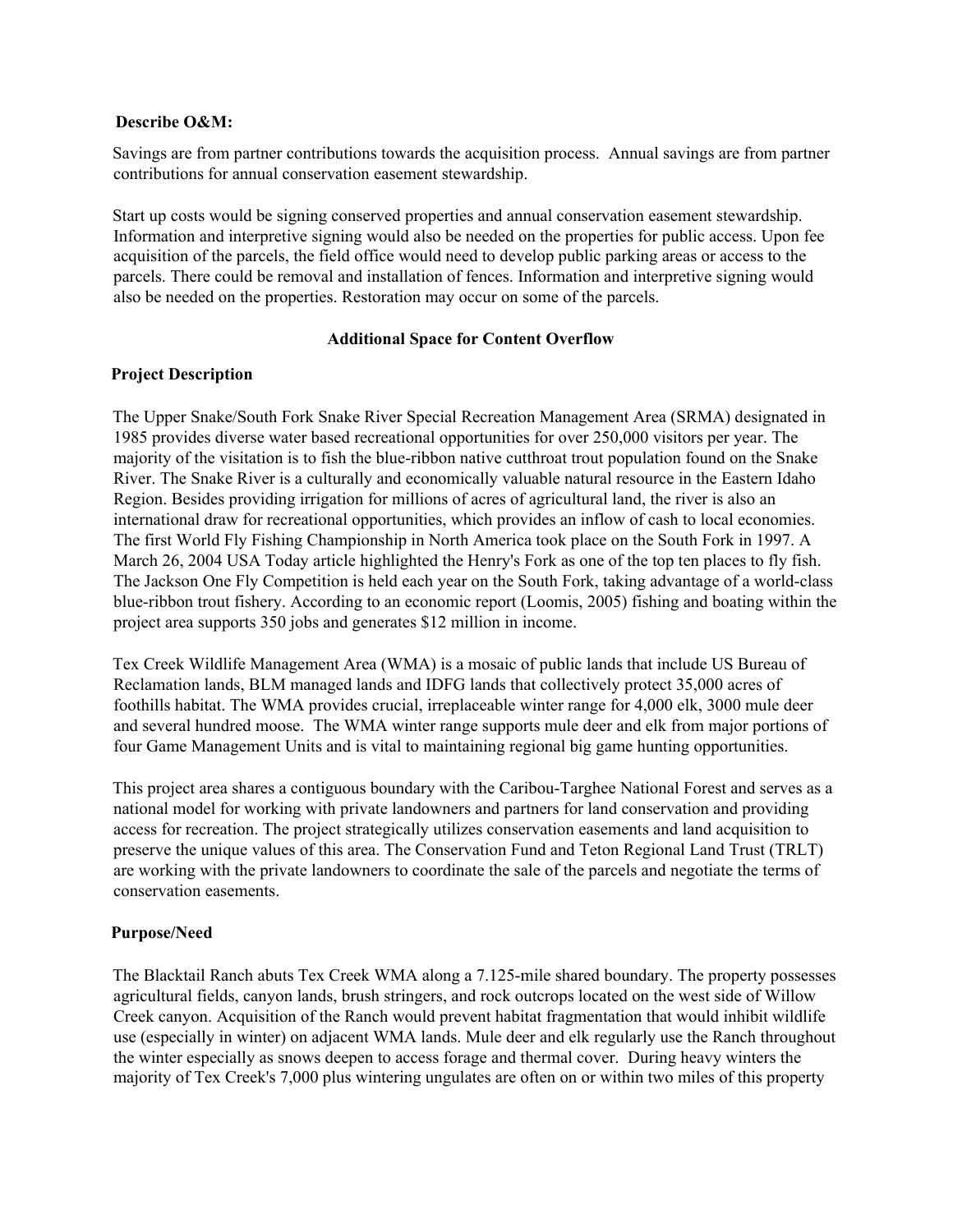with >1,500 mule deer and 2,000 elk documented on the property during winter months. Public access to the western portions of Tex Creek WMA would be significantly enhanced with BLM acquisition.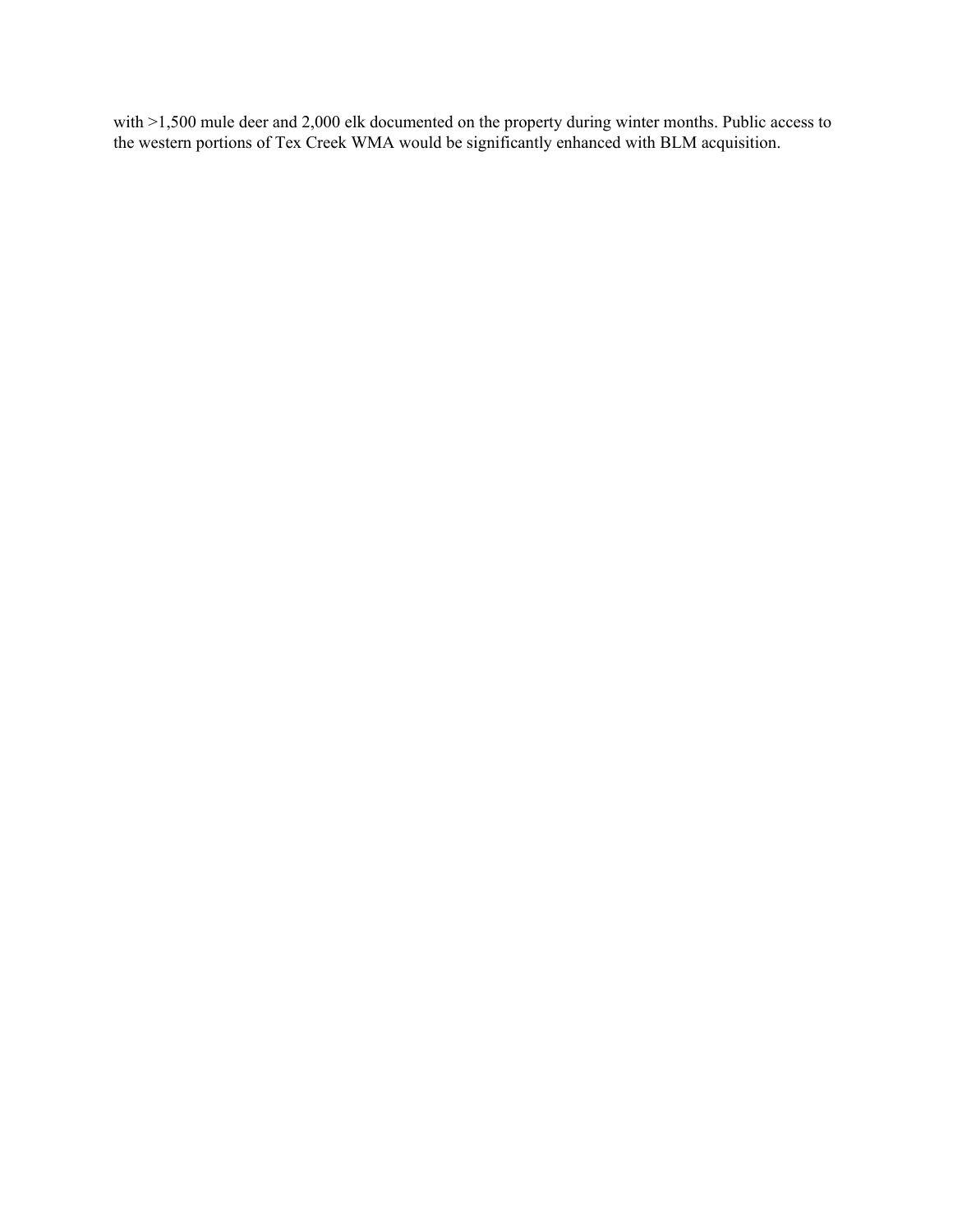**Agency:** Bureau of Land Management

**Fiscal Year:** 2023

**Project/ Unit:** Pipe Fork Port Orford Cedar Research Natural Area (RNA) Addition / Medford District

**Priority:** 4

**State(s):** OR

**Congressional District(s):** 

OR-4

# **Location:**

The Pipe Fork Port Orford Cedar RNA Addition is located in the Siskiyou Mountains in Josephine County, 6 miles south of Williams, Oregon. The project is within the headwaters of the Pipe Fork watershed, flowing into Williams creek.

| Land/Cost                | Acres |           |
|--------------------------|-------|-----------|
| Estimate for FY 2023     | 320   | \$500,000 |
| Acquired to Date         |       |           |
| Remaining to be Acquired |       |           |

### **Project Description:**

The Pipe Fork Port Orford Cedar Research Natural Area (RNA) Addition project involves the acquisition of a parcel which borders the BLM 529-acre Pipe Fork RNA. This RNA was designated in the 1995 Medford District Resource Management Plan to sustain the eastern-most grove of the Port Orford cedar in Oregon. It also conserves the steep highly erodible granitic soils found in this watershed. The south half of the grove is within the RNA, while the north half is located on the parcel. In addition, this parcel is surrounded on three sides by BLM property with a land use allocation of Late Successional Reserve (LSR) from the 2016 BLM Southern Oregon Resource Management Plan. This property shares the qualities of LSR and acquisition would enhance ecological value and become more easily manageable as a contiguous block.

The acquisition would support management objectives of the Pipe Fork RNA and the surrounding LSR BLM land. This RNA and late-seral high elevation coniferous forest are a high priority management asset on the BLM.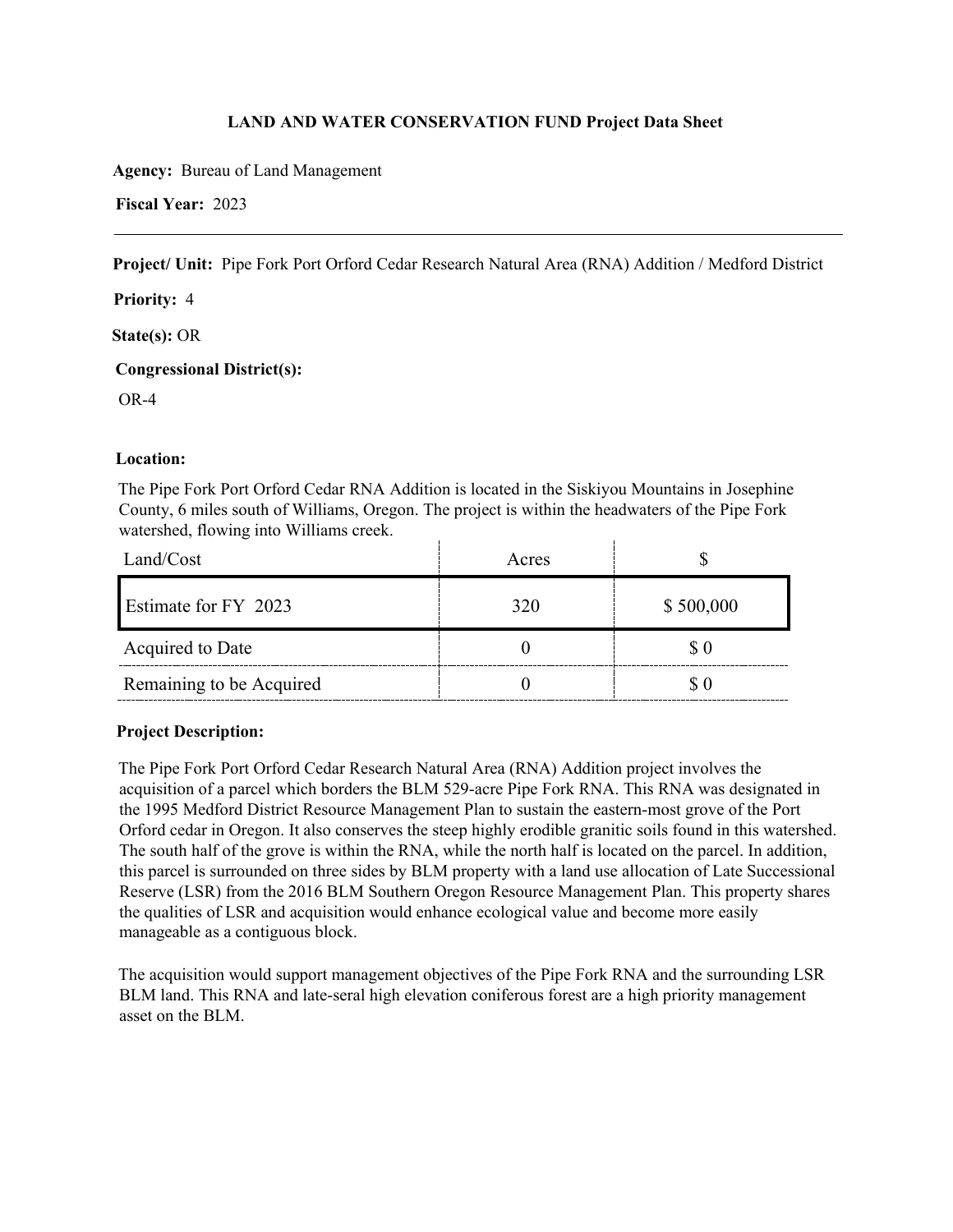### **Purpose / Need:**

This purpose of the project is to acquire 320 acres of land and add it to the existing RNA. Acquisition and addition to the Pipe Fork RNA is consistent with the programmatic 2016 BLM Southwestern Oregon Resource Management Plan. With the entire Port Orford cedar grove within the RNA, this biological gem will be in a durable state of resource conservation.

The parcel is threatened by a proposed timber sale on lands with steep mountainsides with deeply weathered and unstable slopes, within 30 yards of Pipe Fork creek. The creek is the main water source for the community of Williams, Oregon, located seven miles downstream of Pipe Fork creek. Acquiring this property will protect this source of pure, cold, plentiful water to the Williams Valley. The local community supports selling the parcel to the BLM for protection.

The Pipe Fork parcel lies within the territory of the Applegate Athapaskans (Dakubetede) who occupied the Applegate Valley. The Athapaskans were hunter-gatherers with small permanent villages located on terraces above major waterways. They utilized the many locally and seasonally abundant resources of the area. Port Orford Cedar is a culturally significant tree. The wood is highly valued for bows, fragrant boxes and caskets, as well as being an important construction material for Native American ceremonial buildings.

This acquisition would enlarge a contiguous mountainous area, mostly under BLM and USDA Forest Service ownership. Large, consolidated blocks of federal ownership make it more logistically feasible to implement process-based landscape restoration and ecosystem maintenance, such as managed fire.

#### **Cooperator(s):**

Josephine County Commissioners, City Of Williams, Williams Community Forest Project, Williams Creek Watershed Council, Institute for Applied Ecology, Trust for Public Lands, Ecotrust Forest Management

| Savings/Cost           | Start-up          | Annual          |
|------------------------|-------------------|-----------------|
| Estimated O&M Savings: | Startup: \$0      | Annual: $\$0$   |
| Estimated O&M Costs:   | Startup: \$10,000 | Annual: \$1,000 |

### **Describe O&M:**

The O&M costs of adding this 320-acre parcel will be minimal. It is surrounded on three sides by BLM managed land with allocation of LSR. This parcel shares those same LSR characteristics and could be added to the process-based management in this area.

#### **Additional Space for Content Overflow**

### **Purpose / Need**

The riparian area and surrounding forests of Pipe Fork also provide a vital terrestrial wildlife linkage between high elevation coniferous habitat at Greyback Mountain (7,048') to Oak Madrone Woodlands below (1,500'). Some game species relying on this habitat are black-tailed deer, mountain lion, blacktailed deer, and black bear. This parcel includes ¾ of a mile of Pipe Fork creek which supports resident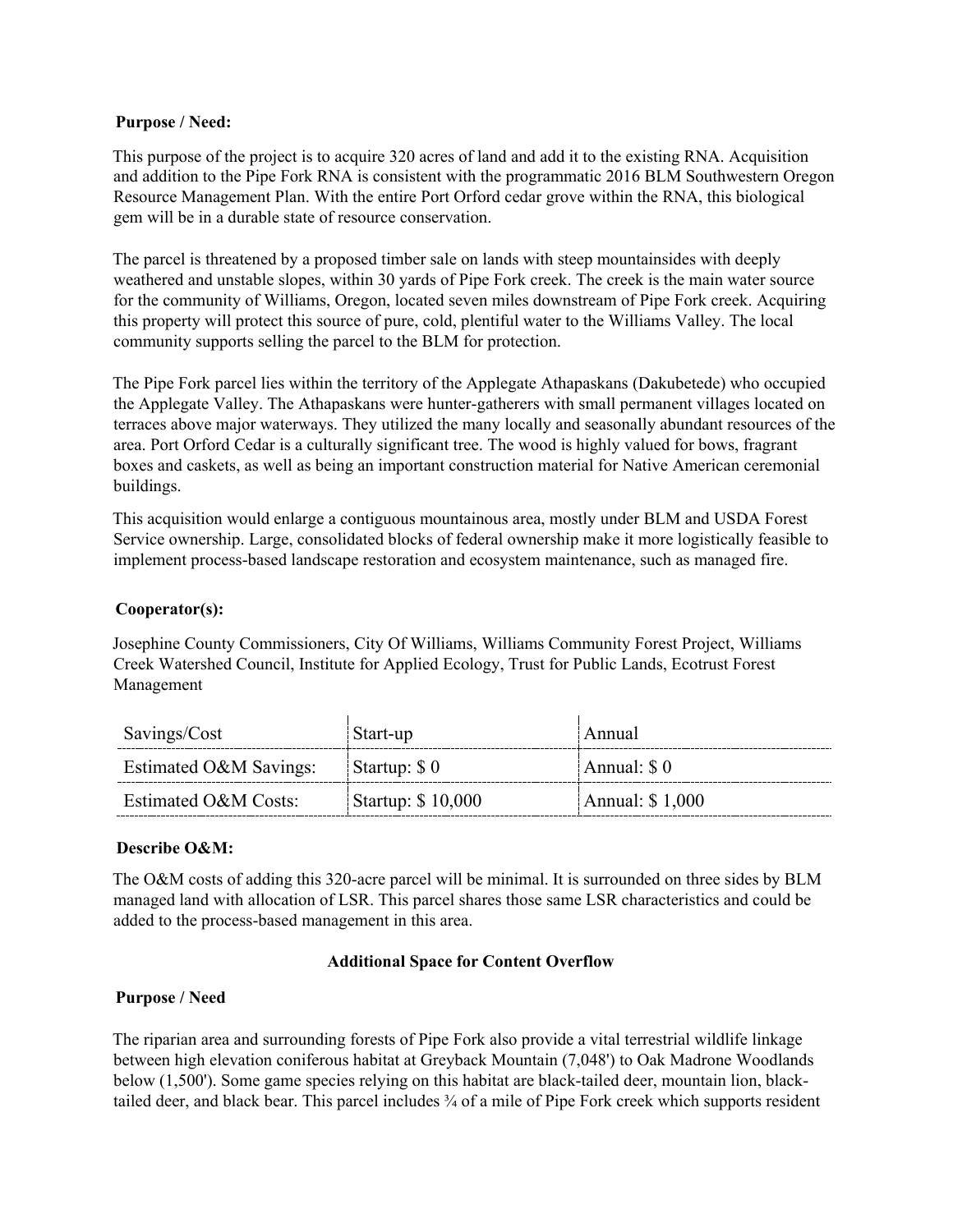cutthroat trout. As such, it is designated as Essential Salmonid Habitat. Downstream habitat for Coho and Chinook salmon, steelhead, and Pacific lamprey. These healthy stream conditions provide a valuable contribution to the Williams Creek Watershed, which is critical for salmon recovery.

Pipe Fork has the lowest stream temperatures and best late season baseflow conditions of any tributary to the East Fork of Williams Creek. Fifteen years of monitoring the Pipe Fork shows streamflow well into the summer, even during the driest years showing its connection to groundwater snowpack-fed aquifers.

Lastly, Port Orford cedar populations have been affected by the arrival of a disease-causing non-native fungus, Phytophthora lateralis, in the 1950s. Previous investigation of the Pipe Fork area has found that the Port Orford cedar grove on the property is healthy and not infected with the fungus. The entire parcel contains foraging habitat for the Northern California-Southern Oregon Distinct Population Segment of the sensitive fisher, in an area where fisher are known to occur. It also contains habitat for one northern spotted owl site.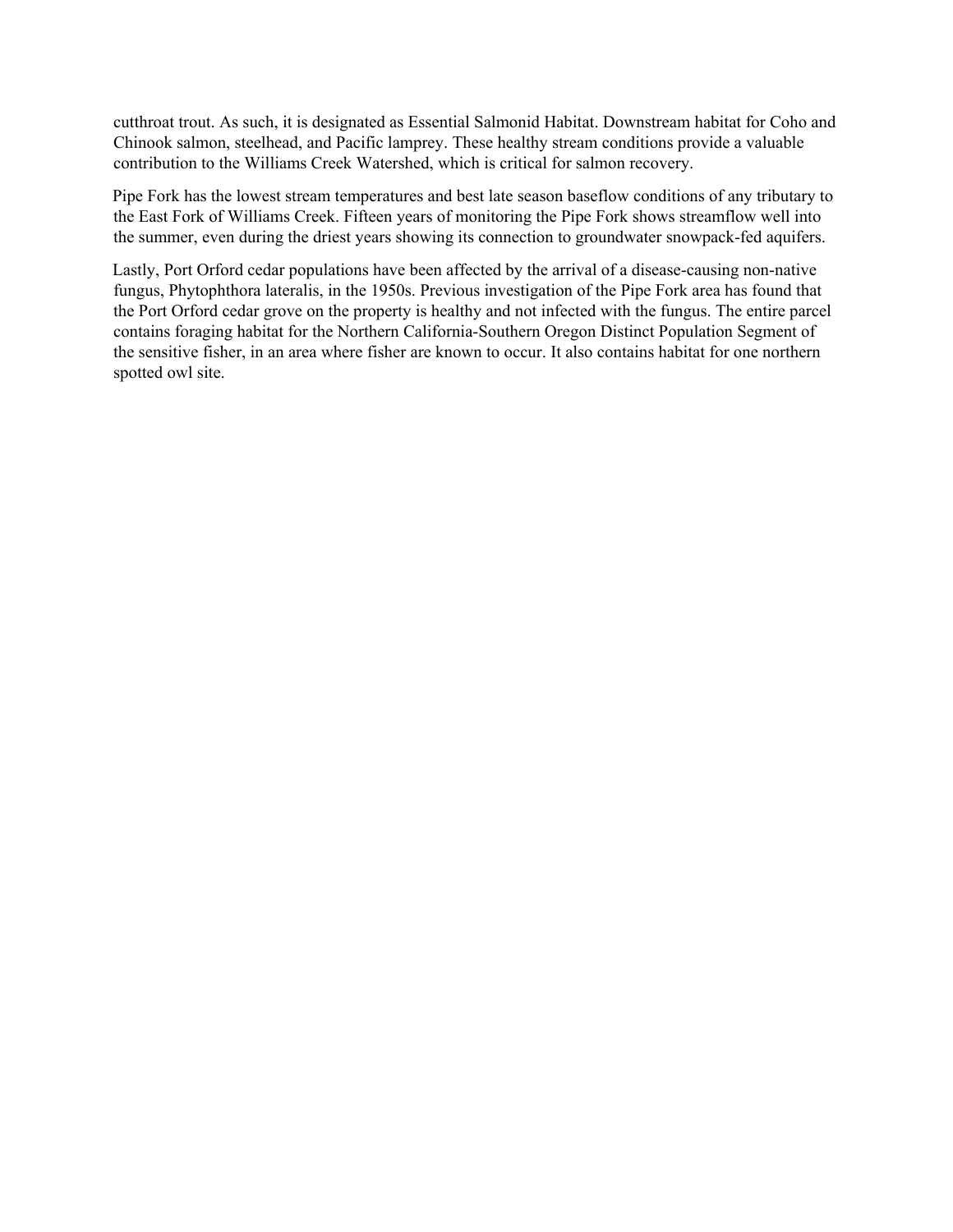**Agency:** Bureau of Land Management

**Fiscal Year:** 2023

**Project/ Unit:** Blackfoot River Watershed

**Priority:** 5

**State(s):** MT

**Congressional District(s):** 

MT-At large

# **Location:**

Montana, Lower Blackfoot Corridor, 24 miles east of Missoula. All acres are in Missoula County.

| Land/Cost                | Acres  |              |
|--------------------------|--------|--------------|
| Estimate for FY 2023     | 3,238  | \$2,250,000  |
| Acquired to Date         | 35,440 | \$33,690,000 |
| Remaining to be Acquired | 3,750  | \$3,500,000  |

### **Project Description:**

This proposed acquisition is a continuation of the Blackfoot River Watershed Project which started in 1992. The lands to be acquired with these funds have been prepurchased by The Nature Conservancy (TNC) as a part of TNC's Clearwater-Blackfoot Project.

The proposed land acquisition maintains access to public lands available for recreational opportunities. Recreation use is increasing in this area due to the proximity to Missoula, Montana. Additional recreation uses in the area include, but are not limited to, snowmobile use, cross country skiing, hiking, biking, horseback riding, and fishing. The proposal maintains working lands with active forestry, grazing, and fuel management programs and is adjacent to existing BLM-managed lands. The efficiency and effectiveness of all resource management will be increased with the consolidation of ownership. All the land possesses either public or administrative access.

The Confederated Salish and Kootenai Tribes (CSKT) use the area, which is adjacent to the Flathead Indian Reservation, extensively to continue their aboriginal hunting and gathering Treaty rights. The BLM recently developed a Reserved Treaty Rights Lands (RTRL) project with the CSKT in the Watershed for treatments on culturally important areas that will strengthen government-to-government relations with the Tribes as well as support at-risk Tribal communities.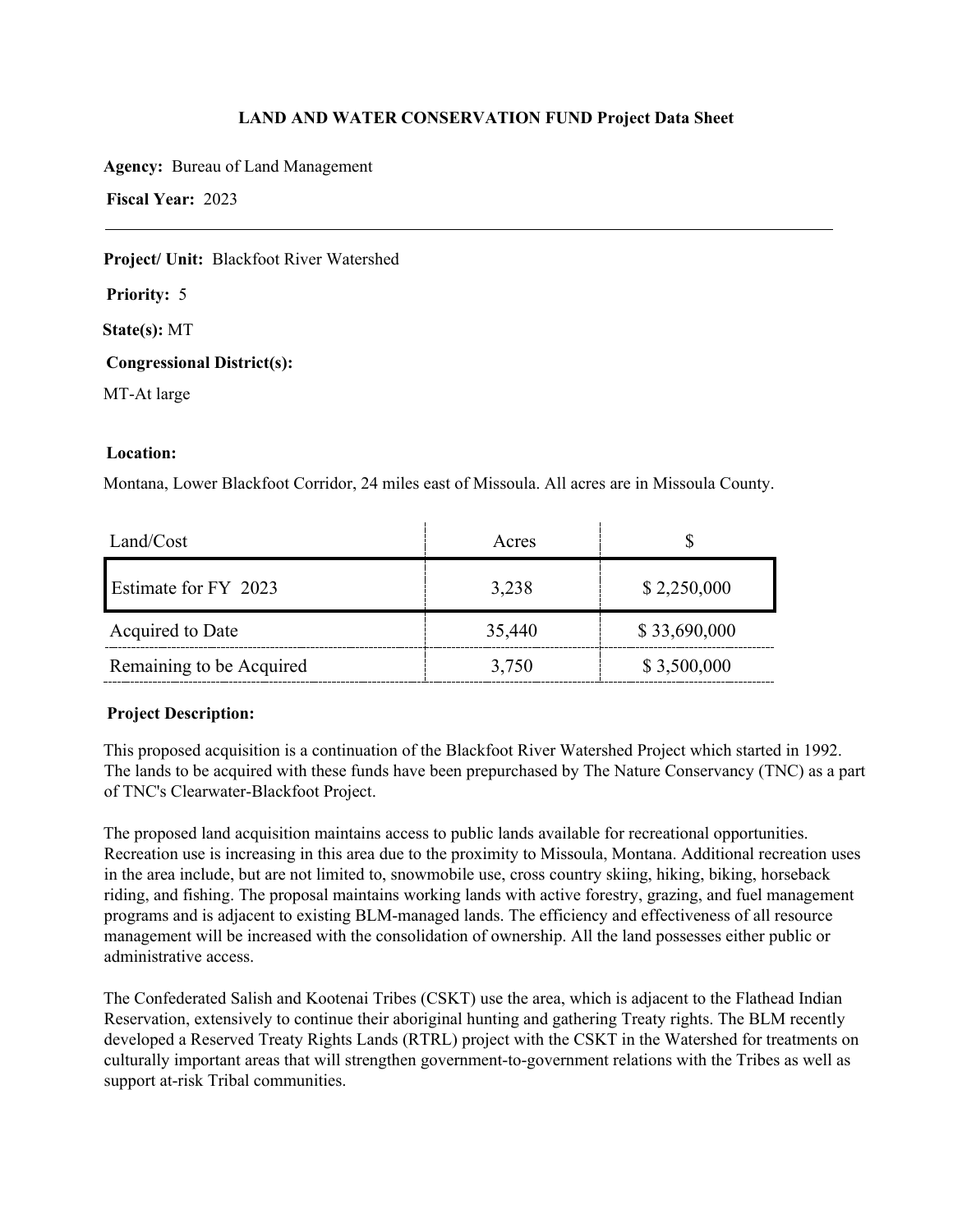Under past and present landowner "open lands" policies, recreational users have come to view the subject lands as publicly owned. The proposed acquisition maintains access for public use and enjoyment of lands, preserving important resource and resource-use values. The proposed acquisition would provide forest management for multiple benefits, including climate change mitigation, restoring habitat for Threatened and Endangered (T&E) species (Canada lynx and grizzly bear), and ensuring proper watershed function for aquatic species. It would also provide working lands with active forestry and fuels programs, continued grazing, and greater access to sacred areas, plant gathering areas (camas and bitterroot), and other important areas for Tribal groups.

 Acquisitions within the Blackfoot River Watershed will support several Department of the Interior priorities. Specifically, conserving lands and waters protects biodiversity and facilitates natural climate solutions by limiting habitat fragmentation and conversion of land to rural residential subdivision. BLM management, through its Healthy Forests Initiative, strengthens resilience to climate change through increasing carbon sequestration on forestlands, maintaining working lands, and creating forest management jobs in reforestation, precommercial thinning, commercial thinning, and harvesting of forest products. Critical riparian areas are found along Gold Creek, Belmont Creek, and throughout the watershed, which supports T&E bull trout and native westslope cutthroat trout. The Blackfoot Watershed serves as a crucial linkage corridor between the Greater Yellowstone Ecosystem and the Northern Continental Divide recovery zones for grizzly bear (listed T&E species) and Canada lynx. Acquisitions will enhance public access for numerous recreational activities (hunting, fishing, snowmobiling, etc.) connecting/consolidating existing U.S. Forest Service, BLM, and State lands.

# **Cooperator(s):**

U.S. Fish and Wildlife Service, U.S. Forest Service, Montana Department of Fish, Wildlife and Parks, Montana Department of Natural Resources and Conservation, Confederated Salish and Kootenai Tribes, and Blackfoot Challenge

| Savings/Cost           | Start-up          | Annual           |
|------------------------|-------------------|------------------|
| Estimated O&M Savings: | Startup: $$2,000$ | Annual: $$1,000$ |
| Estimated O&M Costs:   | Startup: $$1,000$ | Annual: $$2,000$ |

### **Describe O&M:**

Cost saving are provided through consolidation of Federal land creating efficiencies in management. There will be additional costs for repairing or removing fencing; maintaining culverts and road work.

**Project/Unit:** Mule Creek Ranch

**Priority:** 6

**State(s):** WY

**Congressional District(s):** 

WY-At Large

### **Location:**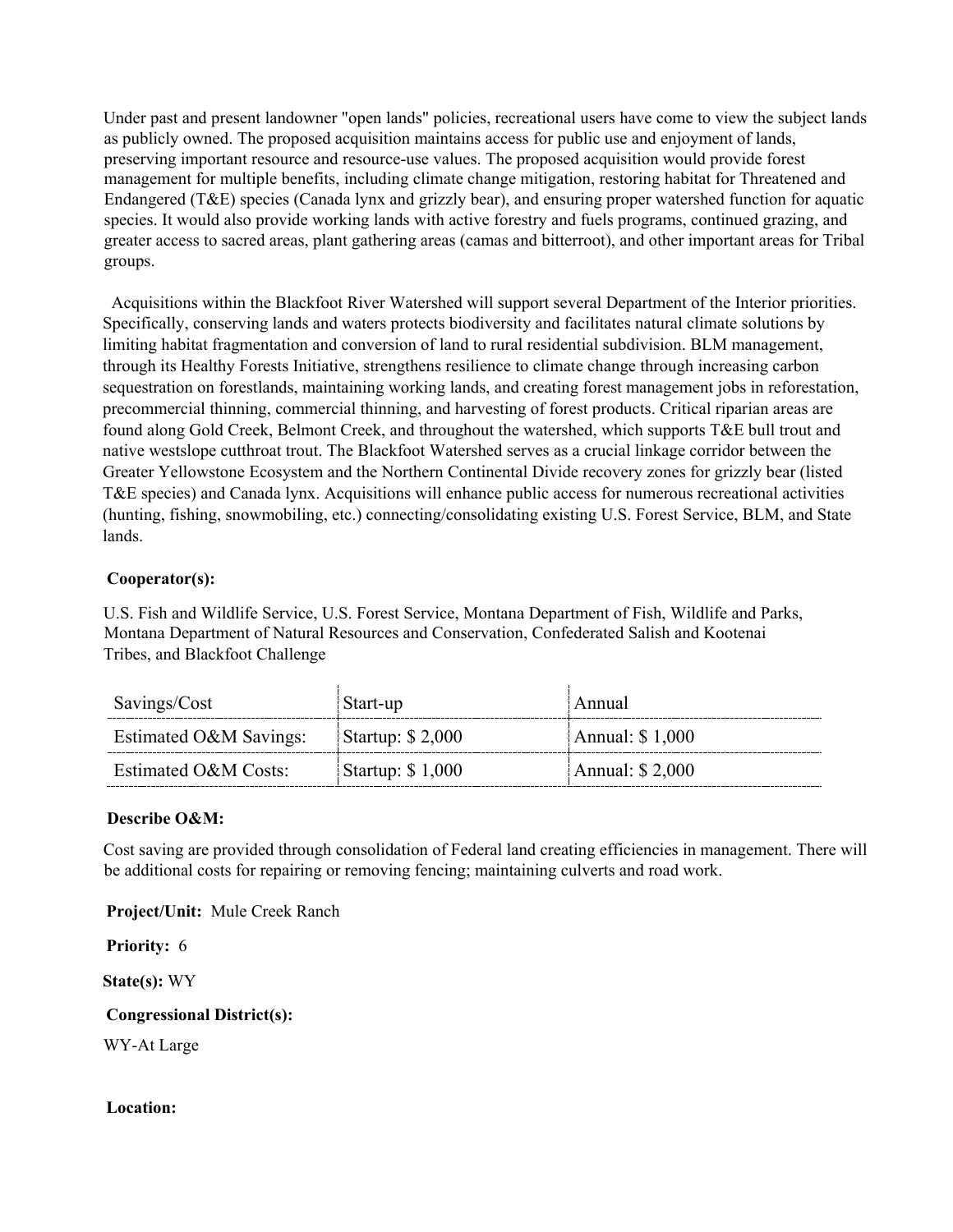| Land/Cost                | Acres |             |
|--------------------------|-------|-------------|
| Estimate for FY 2023     | 1,252 | \$1,700,000 |
| Acquired to Date         |       | \$0         |
| Remaining to be Acquired | 1,252 | \$1,700,000 |

Located in Albany County approximately 70 miles north of Laramie, and 45 miles southeast of Casper, WY.

# **Project Description:**

The Mule Creek Ranch parcel is an important acquisition opportunity located in the western Laramie Range Mountains. The parcel provides year-long and crucial winter range for elk; crucial winter range for mule deer and pronghorn; and landscape connectivity for sage grouse, bobcat, mountain lion, black bear, ducks, geese, cottontail rabbit, coyote, and numerous other non-game avian, reptile, aquatic, and mammal species. The parcel hosts diverse vegetation communities, including healthy aspen stands, sagebrush steppe, sub-irrigated grass meadows, coniferous forest, and juniper-lined draws and benches. In addition, the parcel includes two springs, 27.6 acres of wetlands, and approximately 2 miles of Mule Creek drainage and 2 additional miles of unnamed tributary intermittent streams that provide important reliable water sources for wildlife and aquatic/riparian habitat in an otherwise arid ecosystem. These intact resources contribute to improved landscape resiliency and adaptive ecosystem response to potential future impacts from drought and other climate change variables. In addition, the acquisition will improve public access to dispersed backcountry recreational activities, such as hunting, fishing, camping, wildlife viewing, hiking, horseback riding, and bouldering in an area in need of additional public opportunities. The Mule Creek Ranch landscape is ecologically diverse, productive, and remote. It directly abuts and/or surrounds approximately 4,000 acres of mostly inaccessible State and BLM administered lands and is integral to providing improved administrative access for the benefit of public resource conservation and management.

The Mule Creek Ranch parcel acquisition will complement a separate, ongoing BLM collaboration involving multiple landowners and conservation partners known as the Southeast Wyoming Land Exchange (Land Exchange). Once completed the acquisition, together with the ongoing Land Exchange, will help consolidate a contiguous block of more than 38,000 acres of BLM and State of Wyoming lands. The Mule Creek Ranch parcel is located in a remote Wyoming area where public hunting and general recreational access opportunities are limited due to land ownership patterns creating large blocks of landlocked public land. With adjacent and interspersed BLM- and State-administered land parcels and very limited infrastructure, the property is ideally suited for public ownership. The acquisition will increase protected land in direct support of the President's America the Beautiful initiative, identified in Executive Order 14008, and will provide for contiguous habitat, unfragmented natural resources, and public access in the Mule Creek drainage area adjacent to Smith Mountain and Mule Creek Mountain.

This parcel will allow BLM to consolidate ownership and management and reduce the number of isolated, inaccessible, low-quality habitat lands administered by the BLM Rawlins Field Office. The funding requested through this proposal will be used to acquire 1,252 acres of Mule Creek Ranch not being considered as part of the Land Exchange. By collaborating with local, State, and private groups, conservation and restoration efforts have already been completed on this parcel and will continue through vegetation and habitat improvement projects.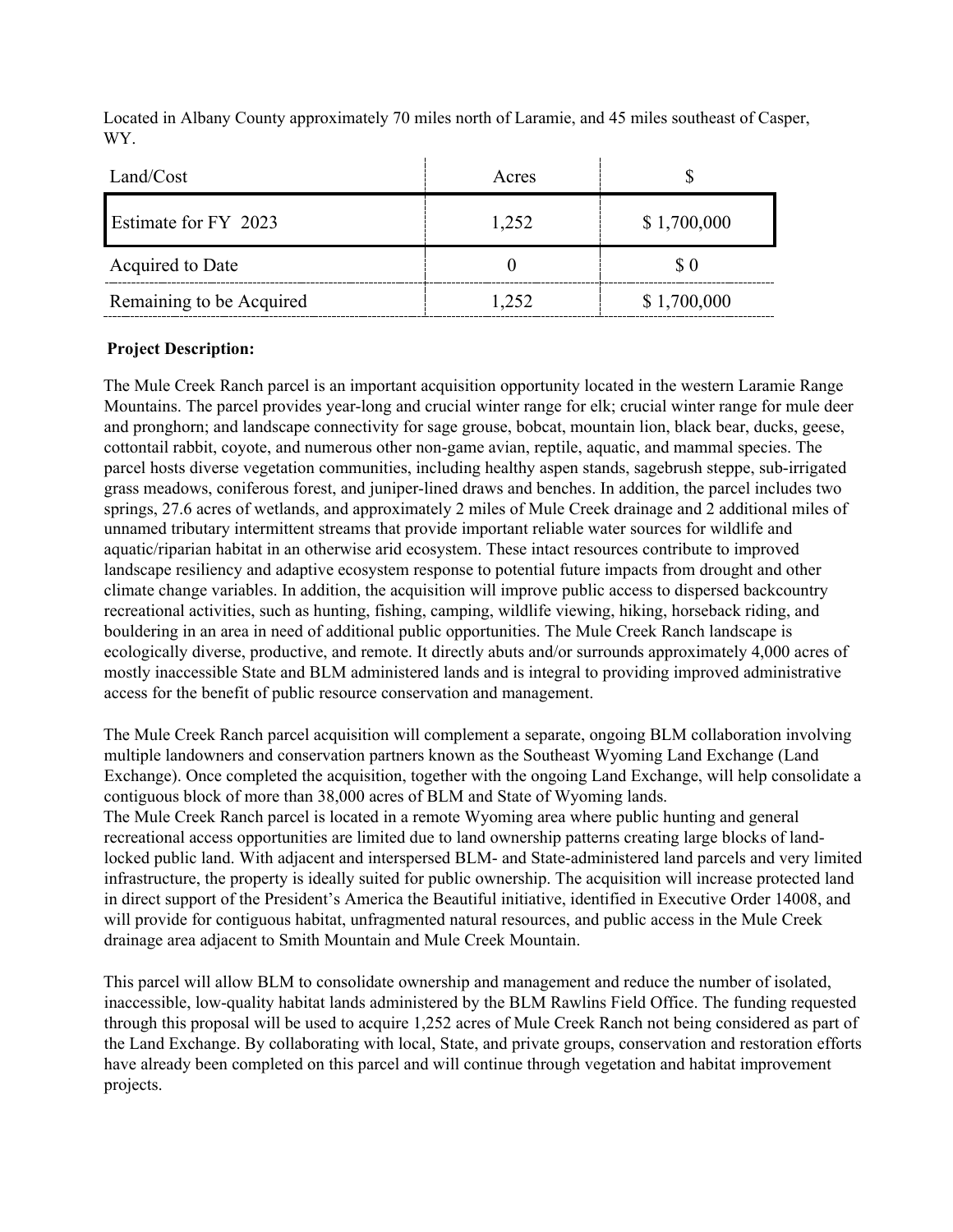### **Cooperator(s):**

Rocky Mountain Elk Foundation, The Conservation Fund, American Public Land Exchange, Wyoming Game and Fish Department, Mule Creek Ranch, LLC

| Savings/Cost           | Start-up          | Annual           |
|------------------------|-------------------|------------------|
| Estimated O&M Savings: | Startup: $\$ 0$   | Annual: \$0      |
| Estimated O&M Costs:   | Startup: \$40,000 | Annual: \$20,000 |

### **Describe O&M:**

As the acquisition has been private land, no inventories, assessments, or land health evaluations are on record. Given that these lands would be incorporated and permanently managed by BLM for multiple uses, all traditional natural resource baseline asset information would have to be collected and recorded in appropriate databases: forestry, fuels evaluations, cultural resources, all hydrology-related assessments, recreation resources, fisheries evaluations, noxious weeds inventories, land health evaluation assessments, engineering assessments of roads, and so forth. Operation costs will consist primarily of personnel time to inventory, assess, and record all the many varied resources this acquisition will afford BLM. Maintenance cost will ultimately be a function of how developed, primitive, or semi-primitive the National Environmental Policy Act analysis indicates is the will of the American public.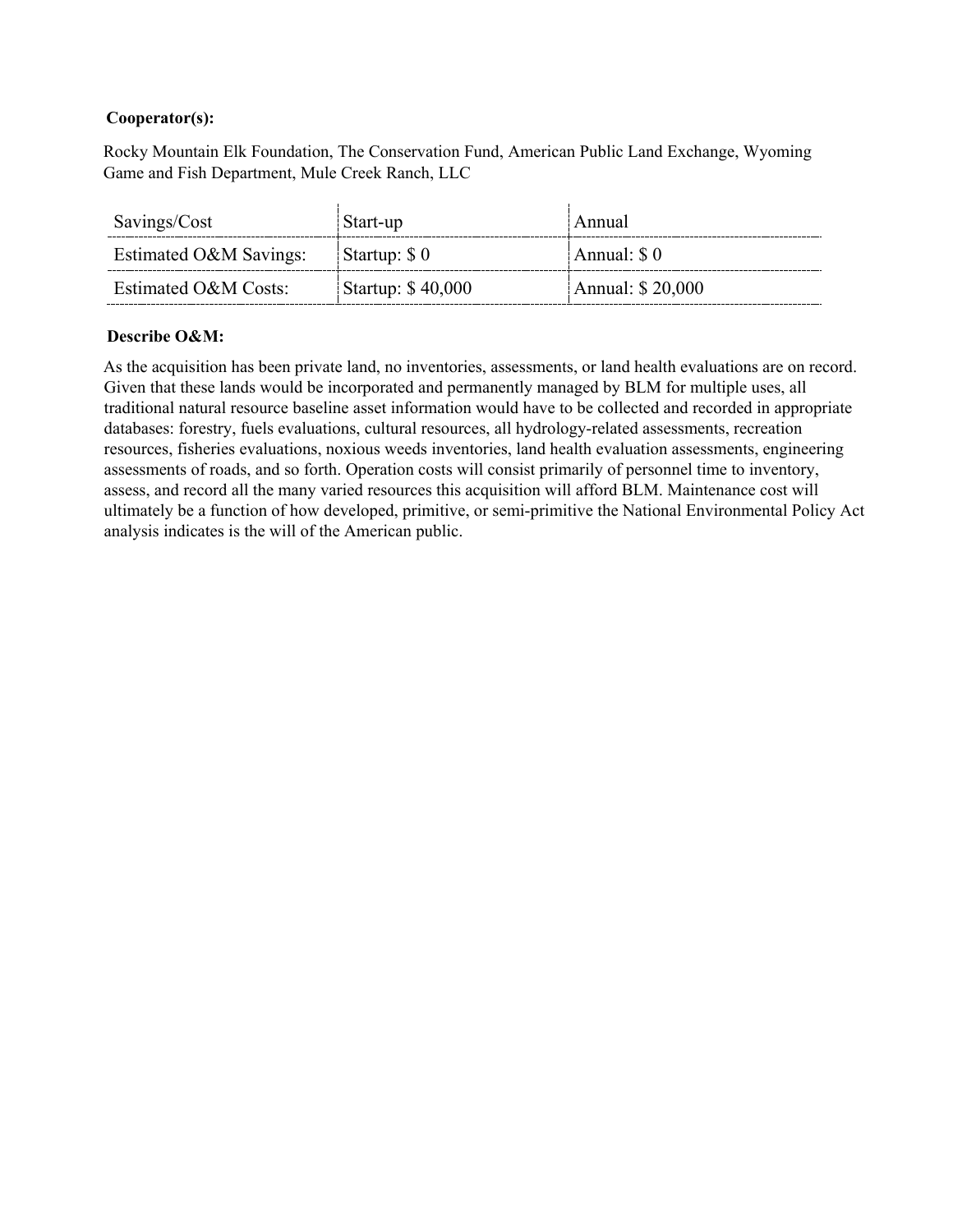**Agency:** Bureau of Land Management

**Fiscal Year:** 2023

**Project/Unit:** Rio Grande del Norte National Monument

**Priority:** 7

**State(s):** NM

**Congressional District(s):** 

NM-3

# **Location:**

The project is located in the Rio Grande del Norte National Monument on Cerro Montoso mountain and 30 miles from town of Taos in Taos County, New Mexico.

| Land/Cost                | Acres  |              |
|--------------------------|--------|--------------|
| Estimate for FY 2023     | 1,950  | \$9,900,000  |
| Acquired to Date         | 5,643  | \$51,730,000 |
| Remaining to be Acquired | 22,108 | \$7,776,400  |

### **Project Description:**

On March 25, 2013, President Obama designated approximately 242,555 acres as the Rio Grande del Norte National Monument. The protection of the Río Grande del Norte is to preserve its cultural, prehistoric, and historic legacy and maintain its diverse array of natural and scientific resources for the benefit of all Americans. The Monument includes two BLM recreation areas; the Taos Plateau Area of Critical Environmental Concern (ACEC) and Wild Scenic Rio Grande Corridor.

The cultural significance of the area dates back 14,000 years to the Pleistocene era, when native hunters first followed the massive migrating herds of Mammuthus Primigenius (Wooley Mammoth) and Bison Antipus (Mega Bison) into the region. The Plateau is rife with remains of the earliest known human cultures in the hemisphere with petroglyphs, tipi rings, wickiup structure, arrow heads, and pottery shards scattered across the landscape. Continuing archaeological investigation has documented over 500 recorded sites. Several Native American tribes and descendants of Hispanic settlers continue to traditionally use these lands as important areas for hunting, native plants, pinon nuts and fire-wood gathering, and grazing.

The New Mexico Department of Game and Fish identified the Taos Plateau as the most important winter range habitat for elk populations moving between CO and NM and best suited habitat for mule deer relocation projects. Up to 10,000 elk winter on the plateau each year. Mule deer, pronghorn and wild sheep also depend